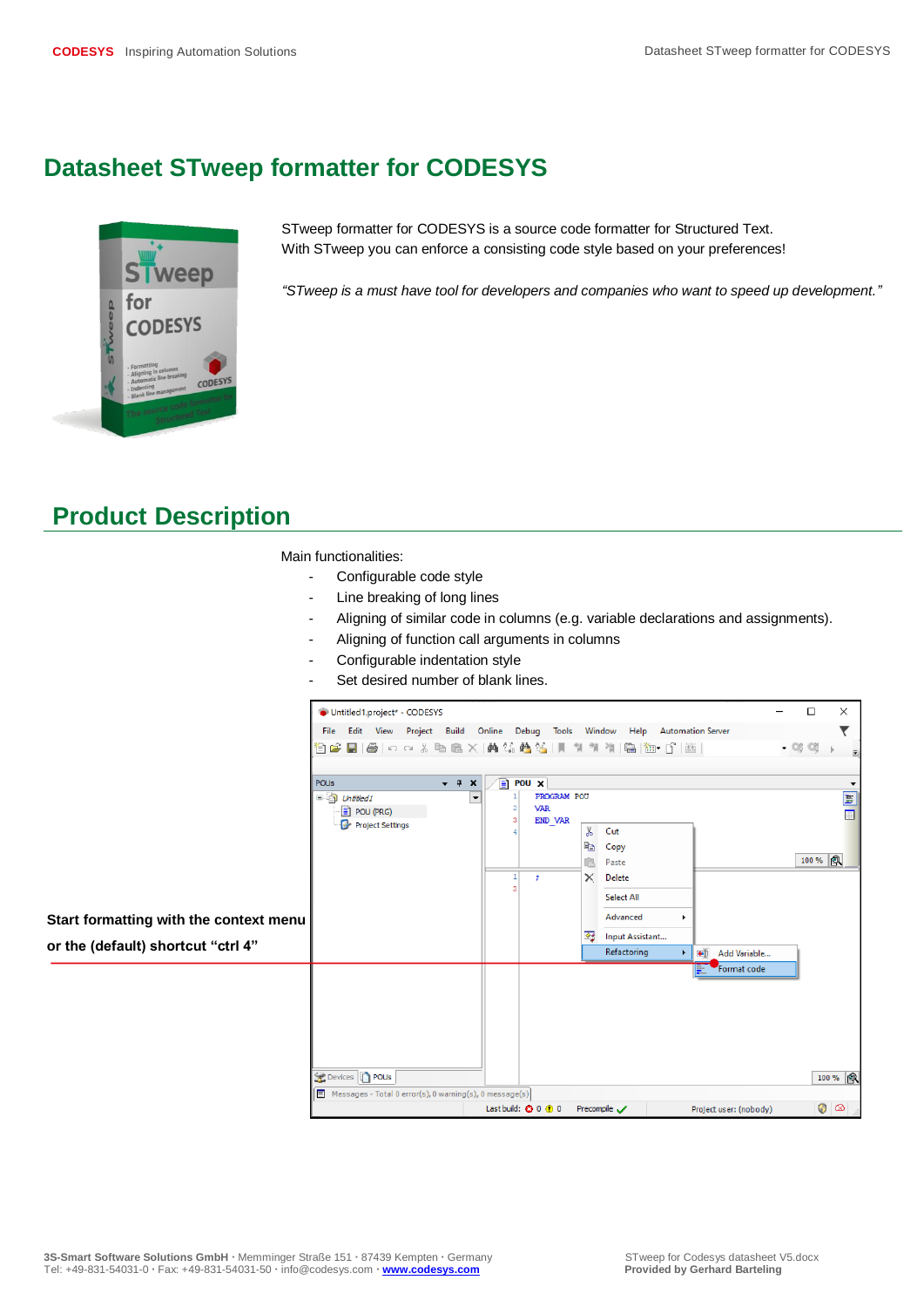



**3S-Smart Software Solutions GmbH**  $\cdot$  Memminger Straße 151  $\cdot$  87439 Kempten  $\cdot$  Germany STweep for Codesys datasheet V5.docx<br>
Tel: +49-831-54031-0  $\cdot$  Fax: +49-831-54031-50  $\cdot$  info@codesys.com  $\cdot$  www.codesys.com Tel: +49-831-54031-0 · Fax: +49-831-54031-50 · info@codesys.com · **www.codesys.com**